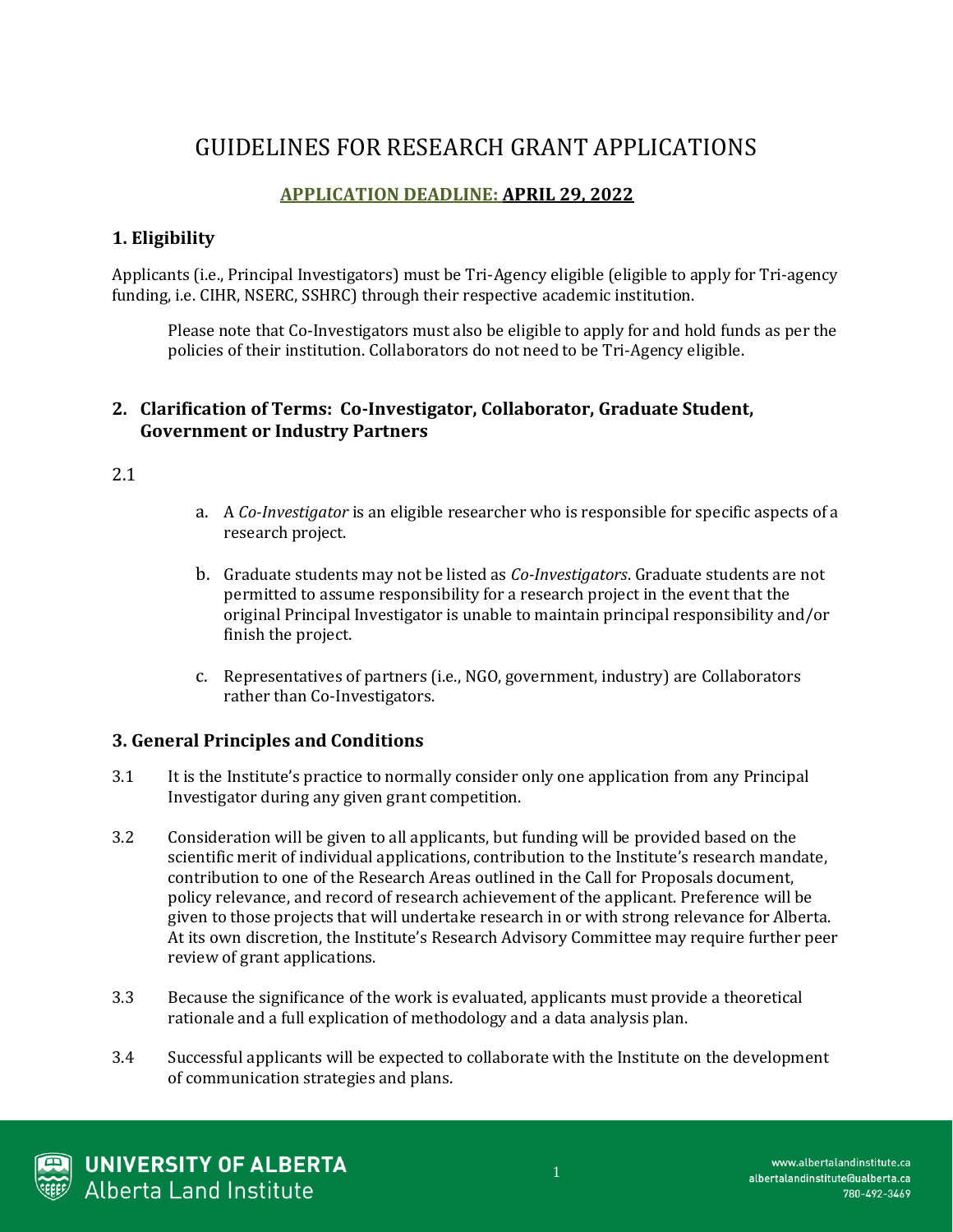- 3.5 Successful applicants will be expected to collaborate with the Institute to develop strategies for policy analysis and consult with policy-makers throughout the project. Research programs may be required to establish, in collaboration with ALI, a Project Advisory Committee comprised of stakeholders e.g. from related industry, government, and academic fields.
- 3.6 Applicants must provide a non-technical abstract of the project that will be used for public communications such as the website (250 words maximum).
- 3.7 Grant funds may be used only for the project and purposes described in the application, subject to any special conditions outlined in the Notice of Award.
- 3.8 The applicant(s) must abide by the policies and regulations for research funding operative at the University of Alberta [or at their institution].
- 3.9 Funds will be transferred to the Principal Investigator by the University of Alberta's Research Services Office.
- 3.10 Normally the term of the grant will be in accordance with the applicant's request or as negotiated with the Institute. An extension to the term may be considered upon prior written request to the Director. Unspent funds are to be returned to the Institute at the conclusion of the project. Please note that funds may be held back if milestones are not met.
- 3.11 Applicants must indicate as precisely as possible the policy relevance of the proposed research project.

#### **4. Termination**

4.1 An award may be terminated if the General Principles & Conditions are not observed. Unspent funds must be returned to the Institute if the award is terminated.

#### **5. Grants**

- 5.1 The applicant is responsible to obtain their required institutional signatures. For University of Alberta, his/her Department Chair and Dean, and the Faculty's Research Facilitator must sign the application. If the applicant is the Department Chair (or Dean), he/she will require the signature of the appropriate Dean and/or Vice-President.
- 5.2 The applicant is responsible to ensure their institutional approval. For the University of Alberta, the Chair's signature signifies that he/she is aware of the application, approves of the use of department facilities, services or other resources as may be necessary for the work, and that the applicant has (or will be allowed) the necessary research time within his/her normal work schedule.

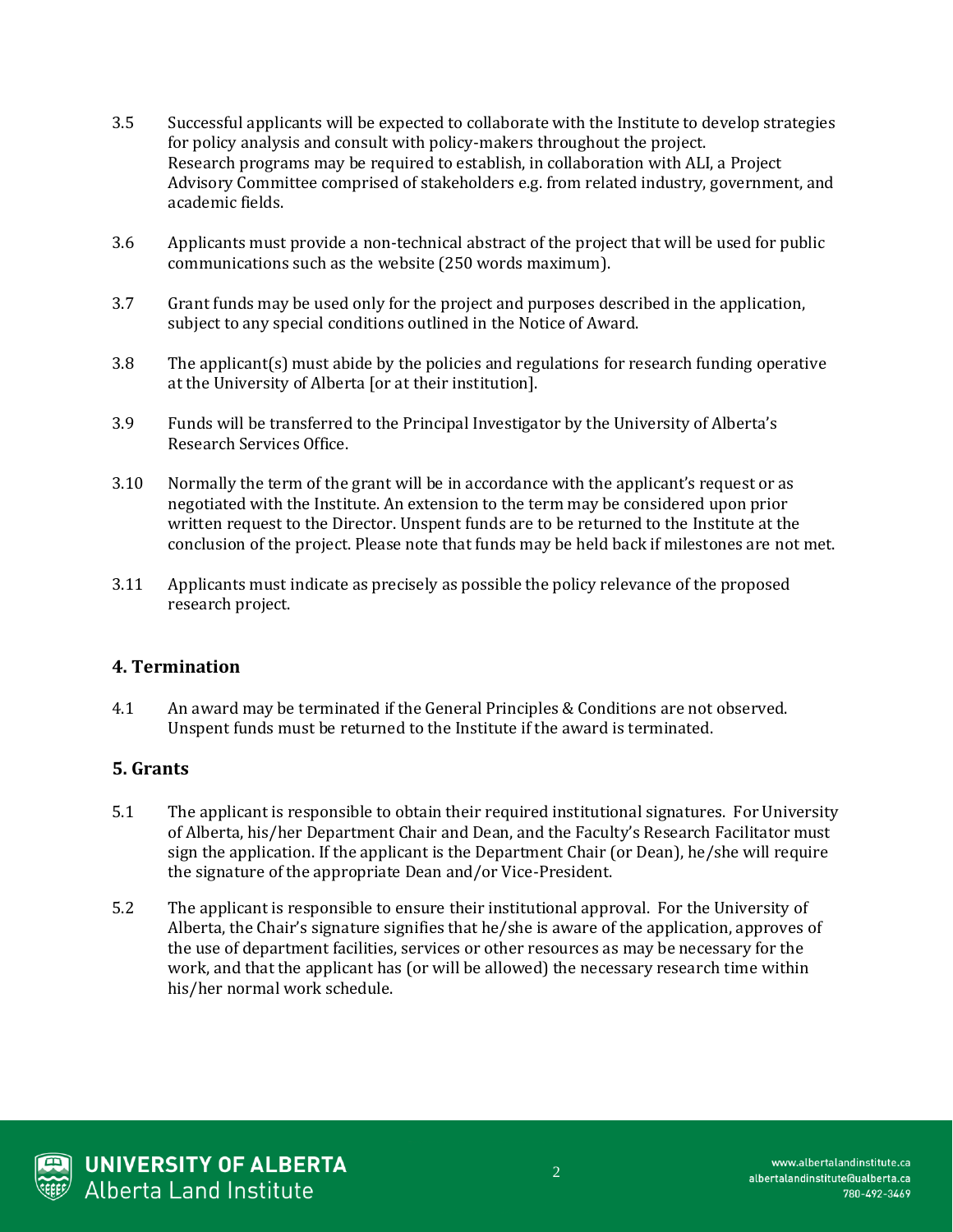## **6. Graduate Student Support**

- 6.1 Applicants must comply with their University's guidelines on graduate students' rate of pay.
- 6.2 The Institute will contact the Principal Investigator once his or her grant has been disbursed to collect a list of all employees working on Institute-funded research including names, level of academic study (e.g. MA, MSc, or PhD), academic discipline, and contact information. Students will be included on the *Alberta Land Institute Student e-Bulletin*.

### **7. Other Budget Items on Detailed Budget Sheet**

- 7.1 Indirect costs are not an eligible expense by the Alberta Land Institute.
- 7.2 Substantial transfer of funds (above 10%) from one budget category to another, and/or use of funds for a previously unspecified category are not permitted without prior written approval of the Research Director.
- 7.3 Grant funds may not be used to provide honoraria or teaching release for the Principal Investigator and/or Co-Investigators and/or Collaborators.
- 7.4 Proposals should be clear and concise, justify the use of all monies requested, and provide all information requested on the application form.
- 7.5 Small equipment is generally not funded. Any small equipment that is included in the funding application must be fully justified. Please note that funding of small equipment is at the discretion of the Research Advisory Committee.

#### **8. Evaluation Process Criteria**

- 8.1 Grant applications will be reviewed by the Research Advisory Committee. The Research Advisory Committee will make its recommendations to the Research Director. The decision of the Research Director on grant applications is final.
- 8.2 Funding will be based on overall academic merit. In addition, applications will be evaluated according to the following criteria:
	- a) Is the research proposal consistent with the purpose and objectives of the Institute and the topics outlined in the call for proposals?
	- b) Are the contributions of the research to the development of policy options or policy analysis clearly described?
	- c) Does the proposal clearly describe the research problem and the potential contribution to knowledge?
	- d) Are the methods clearly described and appropriate for the problem?